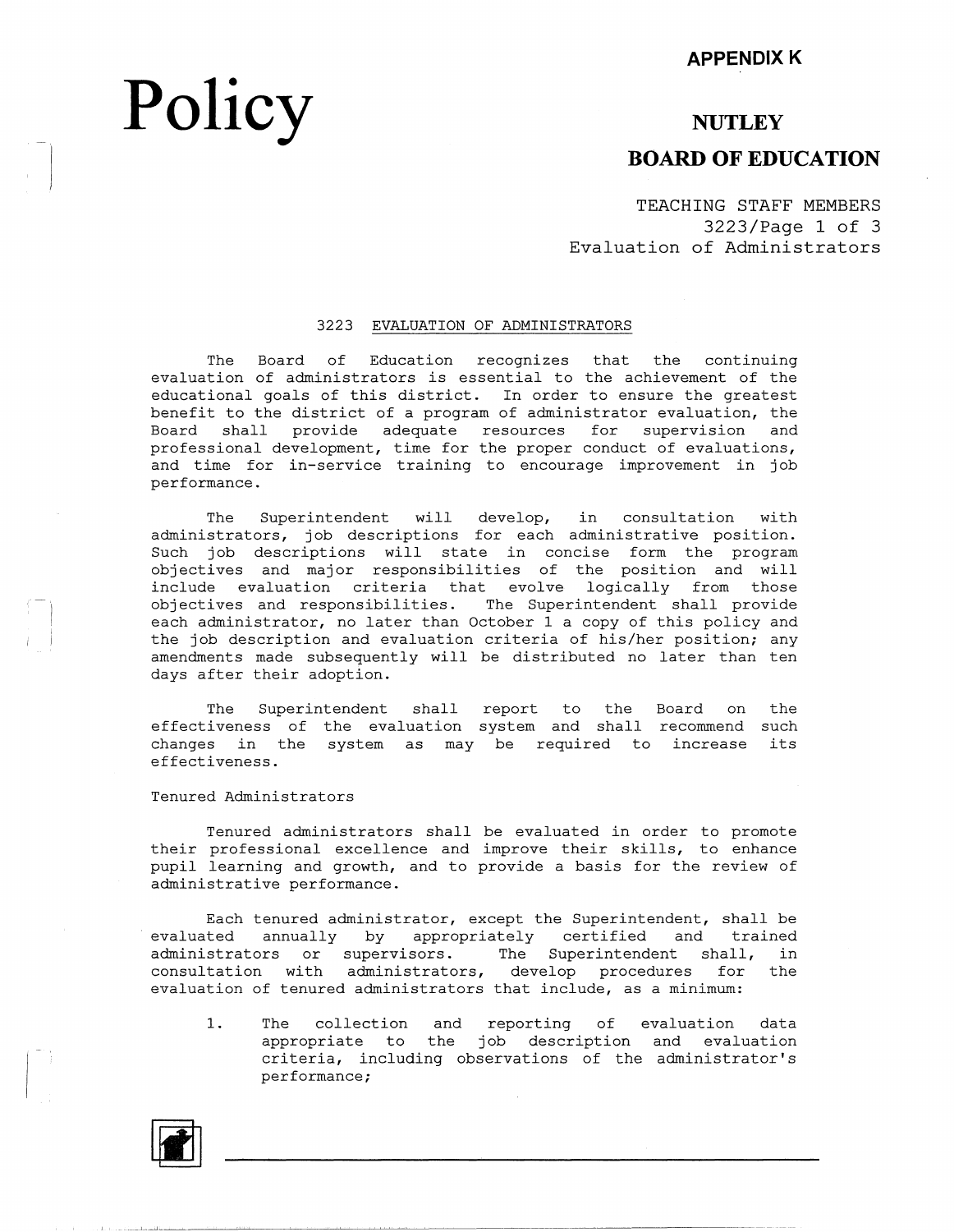# Policy NUTLEY

## **BOARD OF EDUCATION**

TEACHING STAFF MEMBERS 3223/Page 2 of 3 Evaluation of Administrators

- 2. Observation conferences between the administrator and the evaluating supervisor;
- 3. The preparation of individual professional development plans;
- 4. The preparation by the supervisor of an annual written performance report that includes the administrator's performance areas of strength and weakness, an individual professional development plan developed by the supervisor and the administrator, a summary of available indicators of pupil progress and growth and a statement of how these indicators relate to the effectiveness of the overall<br>program and the performance of the individual program and the performance of the individual administrator, and provision for entry into the record by the administrator, within ten working days after the signing of the report, of performance data not included by the supervisor; and
- 5. The annual summary conference between the administrator and the evaluating supervisor $\tau$  shall be held before the written performance report is filed. The conference shall include, but not be limited to, a review of the administrator's performance based upon the job administrator's performance based upon the job description and a review of the progress toward the objectives of the individual professional development plan developed at the previous annual conference and a review of available indicators of pupil progress and growth toward the program objectives. A review of the written performance report and the signing of the report shall be within five working days of the review.

### Nontenured Administrators

Nontenured administrators shall be evaluated for the purpose of identifying and correcting deficiencies, improving professional competence, establishing a means for determining reemployment, and improving the quality of the educational program of this district.

The evaluation of nontenured administrators shall be conducted by appropriately certified supervisors and shall include, as a minimum: